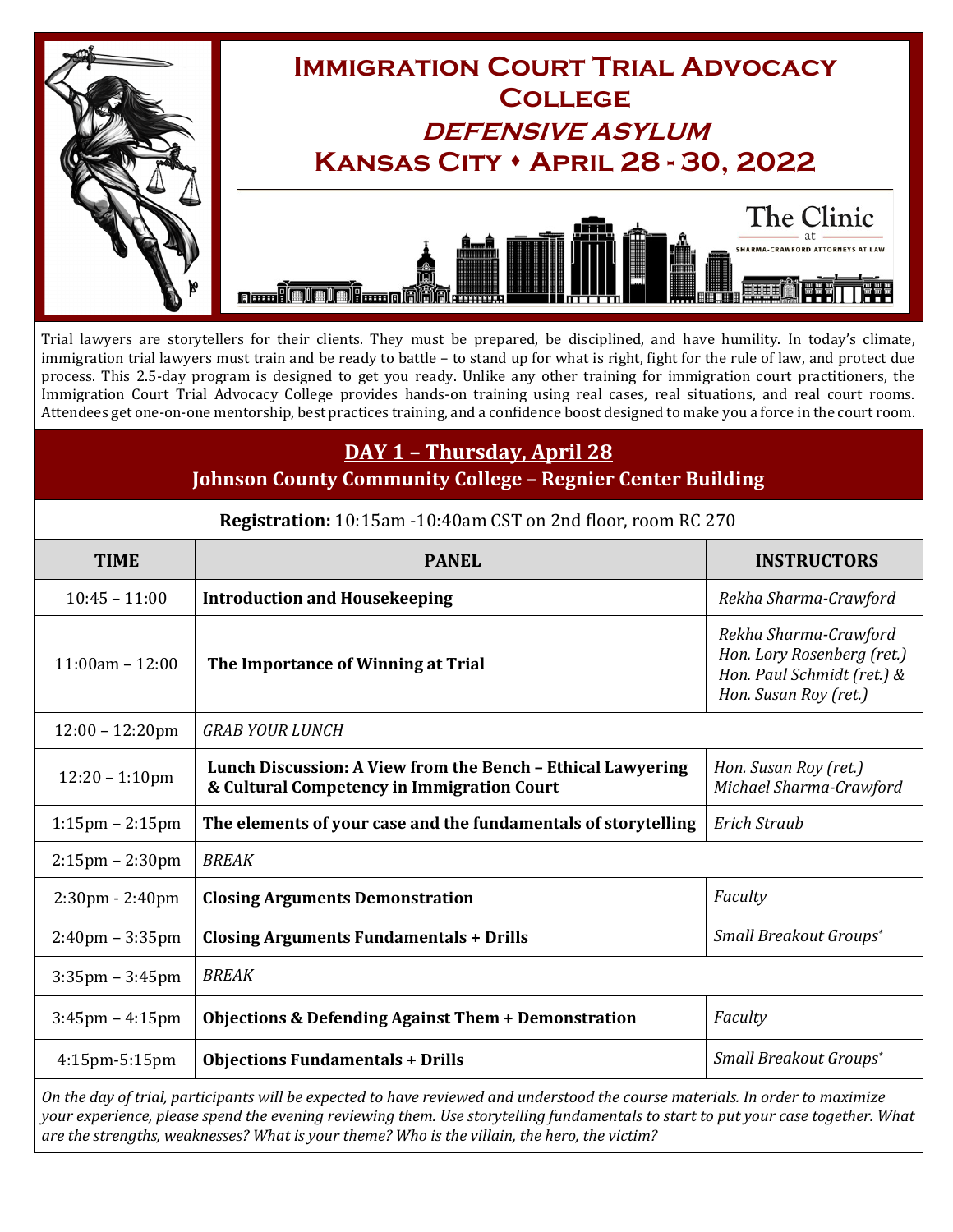





## **DAY 2 – Friday, April 29 Johnson County Community College – Regnier Center Building**

| Check-In 8:30am - 8:50am CST<br>Check in on 2nd floor, room RC 270                            |                                                                                                         |                                               |  |
|-----------------------------------------------------------------------------------------------|---------------------------------------------------------------------------------------------------------|-----------------------------------------------|--|
| <b>TIME</b>                                                                                   | <b>PANEL</b>                                                                                            | <b>INSTRUCTORS</b>                            |  |
| 9:00am-9:30am                                                                                 | <b>Direct Examination Fundamentals + Demonstration</b>                                                  | Faculty                                       |  |
| 9:30am-11:00am                                                                                | <b>Drills: Direct Examination</b>                                                                       | <b>Small Breakout Groups with</b><br>Faculty* |  |
| 11:00am-11:15am                                                                               | <b>BREAK</b>                                                                                            |                                               |  |
| 11:15am-11:45am                                                                               | <b>Cross Examination Fundamentals + Demonstration</b>                                                   | Faculty                                       |  |
| 11:45pm-12:00pm                                                                               | <b>GRAB YOUR LUNCH</b>                                                                                  |                                               |  |
| $12:00 \text{pm} - 1:00 \text{pm}$                                                            | Lunch discussion: Diagnosing a case for strengths &<br>weaknesses - tips and strategies                 | Genevra Alberti<br>Michael Sharma-Crawford    |  |
| $1:00$ pm $-2:30$ pm                                                                          | <b>Drills: Cross Examination</b>                                                                        | <b>Small Breakout Groups with</b><br>Faculty* |  |
| 2:30pm-2:45pm                                                                                 | <b>BREAK</b>                                                                                            |                                               |  |
| 2:45pm-5:00pm                                                                                 | Quick witness prep demo by faculty, then meet and prep your<br>witness;* practice direct and cross exam | <b>Small Breakout Groups with</b><br>Faculty* |  |
| <b>Happy Hour: 5:30pm</b><br>Quivira Park Shelter<br>11901 Quivira<br>Overland Park, KS 66213 |                                                                                                         |                                               |  |